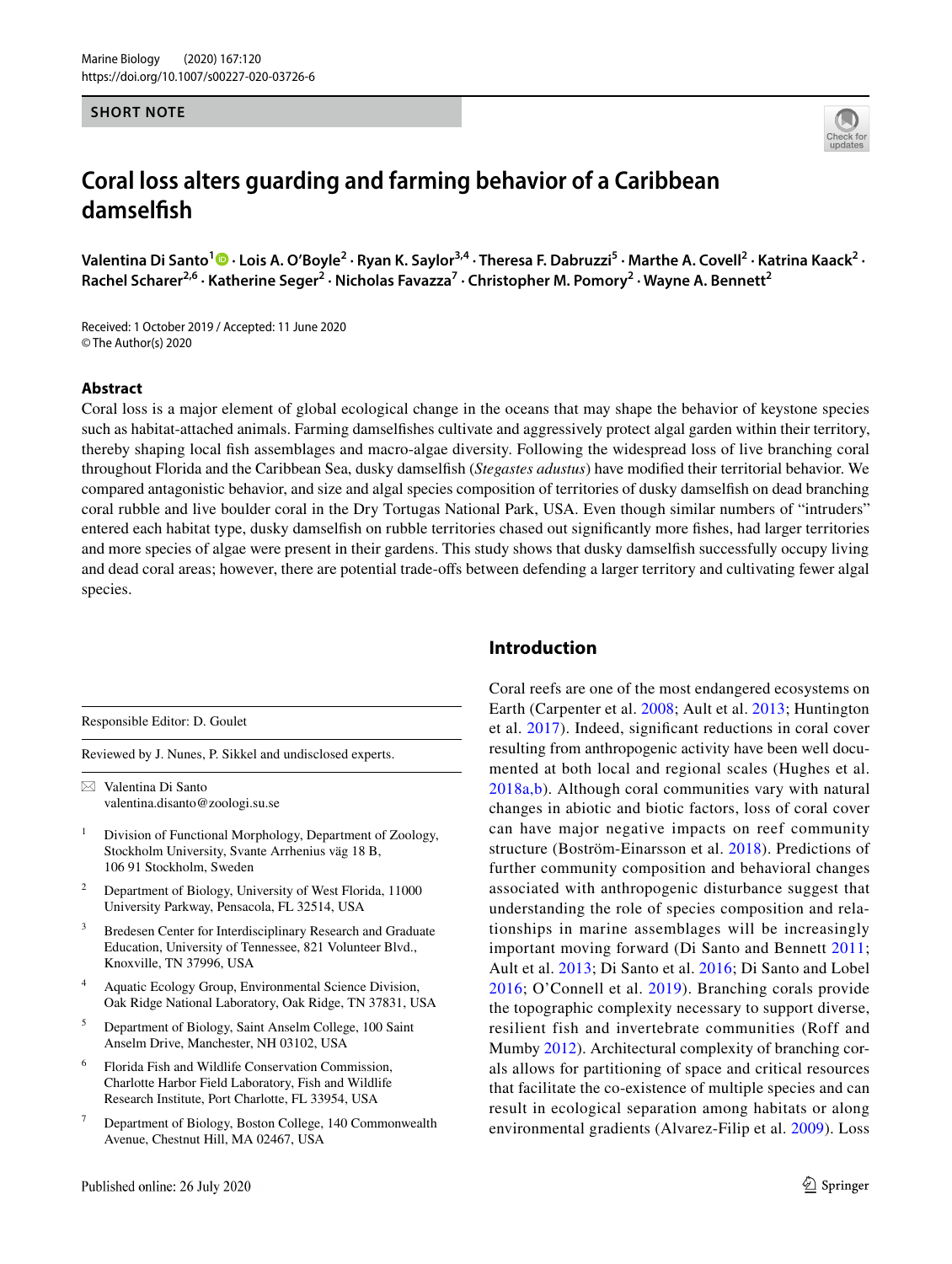of architectural complexity is one of the most disruptive consequences of coral decline (Alvarez-Filip et al. [2009](#page-6-3); Huntington et al. [2017\)](#page-7-0) and can be especially disturbing to habitat-bound animals.

Clownfshes and damselfshes (Family Pomacentridae) have strong associations to sessile invertebrates, such as corals and sponges. Habitat-bound Pomacentridae fshes are especially important to reef ecology as they exert strong localized environmental effects that profoundly shape their communities, and are therefore regarded as a keystone group (Hixon and Brostoff [1983;](#page-7-6) Ceccarelli [2007;](#page-6-4) Di Santo and Lobel [2017](#page-7-7); Quadros et al. [2019\)](#page-8-1). Clownfishes, for example, actively defend their host-anemone, whereas farming damselfshes cultivate flamentous algal patches that they defend vehemently against intruders and they often reduce large feshy algae overgrowth of coral (Brawley and Adey [1977](#page-6-5)). Even though healthy coral reefs are traditional damselfsh habitat, as many reef systems in the Caribbean Sea and Florida reef tract have been in a serious and steady state of decline, damselfsh have successfully established territories in these degraded environments (Carpenter et al. [2008](#page-6-0)).

Several species of tropical damselfshes establish welldefned territories on live branching corals (Brawley and Adey [1977](#page-6-5); Wallman et al. [2004](#page-8-2)) where they cultivate high levels of algal biomass (Lobel [1980;](#page-7-8) Sammarco [1983](#page-8-3)). Cultivated algae make up the bulk of the nutritional needs of most farming damselfshes, and fsh will continuously and strongly defend against intruders, especially free-roaming herbivores such as parrotfshes (Family Scaridae) and tangs (Family Acanthuridae), as well as neighboring damselfsh (Foster [1987;](#page-7-9) Letourneur [2000](#page-7-10); Hata et al. [2002](#page-7-11); Eurich et al. [2018\)](#page-7-12). Damselfsh activities can infuence coral structure, growth, and survival (Kaufman [1977;](#page-7-13) Precht et al. [2010](#page-8-4); Boström-Einarsson et al. [2018](#page-6-2)) by interrupting grazing activities of other herbivores (Williams et al. [2001](#page-8-5); Boström-Einarsson et al. [2014](#page-6-6)), and by controlling algal diversity (Hixon and Brostoff [1983;](#page-7-6) Hata and Kato [2003,](#page-7-14) [2006](#page-7-15); Zemke-White and Beatson [2005\)](#page-8-6). Numerous studies have also shown that there is a considerable interspecifc variation on how farming damselfsh may shape the diversity of algae and fauna in their territories (Hata and Kato [2004](#page-7-16); Emslie et al. [2012](#page-7-17)). In fact, farming damselfshes are categorized based on these efects in three diferent guilds: "intensive" farmers, which select a small number of algal species and tend to be very aggressive towards intruders, "extensive" farmers, which tend to occupy larger territories with a wider range of algal species that are loosely defended against intruders, and "indeterminate" farmers, less aggressive than either intensive or extensive farming fshes that do not infuence signifcantly the diversity of algae inside their territories (Hata and Kato [2004;](#page-7-16) Emslie et al. [2012](#page-7-17)). Therefore, diferent type of farming damselfsh may exert dramatically diferent efects on coral reefs.

In the winter of 1976–77, a severe cold front moved across the Florida peninsula and the Florida Keys killing approximately 96% of branching coral within two meters of the surface (Porter et al. [1982;](#page-8-7) Bohnsack [1983\)](#page-6-7). The cold damage to corals was further compounded by devastating mass mortality of *Diadema antillarum* in the mid-1980's (Lessios [1988](#page-7-18); Carpenter [1990](#page-6-8)), resulting in a 97% decrease in algal grazing. In the wake of the successive stress from cold, algal overgrowth (Williams et al. [2001](#page-8-5)), and *Diadema* populations that have still not rebounded (Pomory et al. [2014](#page-7-19); Cramer et al. [2018](#page-6-9)), the staghorn coral *Acropora cervicornis* sufered widespread collapse across the south Florida reef tract to the Dry Tortugas National Park, DTNP (Davis [1982](#page-6-10); Aronson and Precht [2001;](#page-6-11) Di Santo et al. [2009](#page-7-20)). The transition from standing live coral to dead coral rubble was rapid, culminating in massive architectural and spatial changes across large sections of reef, and disrupting ecological functions (Davis [1982\)](#page-6-10). While many aspects of damselfsh guarding behavior have been extensively investigated on healthy, or at least marginally disrupted reef sites, it is unclear what efect loss of branching coral might have on key aspects of damselfsh behavior and ecology, specifcally, territory size, algal garden species diversity, and intra/inter-specifc interactions as they relate to guarding behavior. In Florida, the once extensive branching coral formations in the DTNP have been reduced to rubble (Davis [1982](#page-6-10); Wallman et al. [2004](#page-8-2)) leaving damselfsh two discrete habitat types on which to establish territories—dead branching coral, *Acropora cervicornis*, rubble (hereafter referred to as "rubble"), or live boulder corals (hereafter referred to as "live coral"). The DTNP is a no-take protected marine area with abundant live coral habitat in close proximity to rubble felds making it an ideal site for our study.

The purpose of our study was to test the hypothesis that habitat type would affect aggressive behavior and gardening in the dusky damselfsh *Stegastes adustus*. In fact, a change in habitat type could alter their territorial and gardening activity, thus changing how their farming behavior is categorized (i.e., in which guild they are placed). To test our hypothesis, we quantifed territory characteristics and guarding behavior of the dusky damselfsh living on rubble and live coral sites. Specifc objectives of our study were to (1) estimate damselfsh territory size, (2) determine the number and diversity of intruder fshes defended against, and (3) identify any diferences in damselfsh algal garden composition (as total number of species) between live coral and rubble sites. A better understanding of damselfish defense strategies in heavily disturbed and live reef patches can provide useful insights into damselfsh ecology and possible changes in their role as a keystone group on Caribbean reef environments.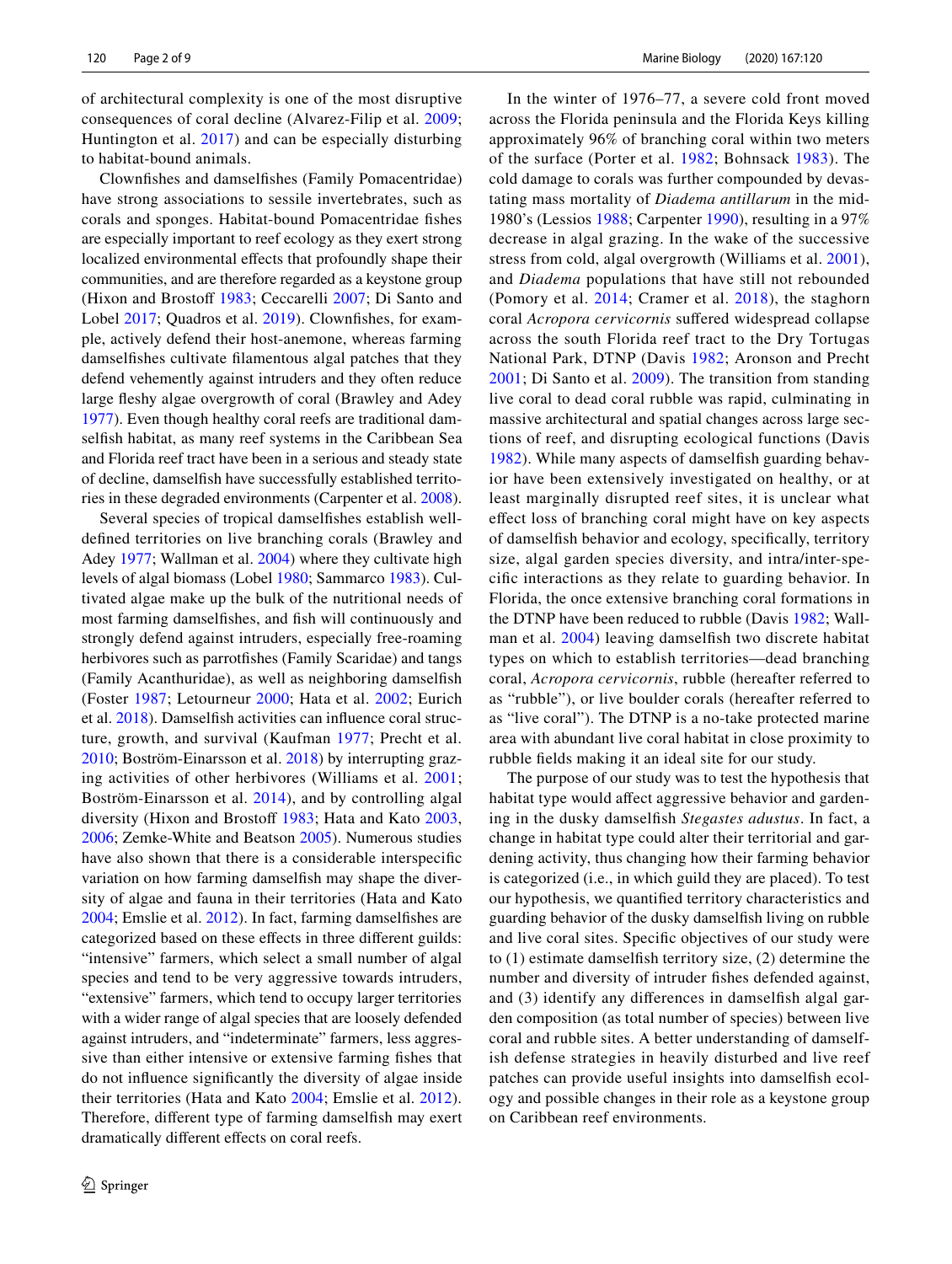### **Materials and methods**

#### **Study site**

In May 2008, damselfsh territory size, guarding behavior, and algal garden diversity was quantifed in shallow waters (1–2.5 m) on the northwest side of Loggerhead Key (24°37′55″ N 82°55′17″ W, Fig. [1\)](#page-2-0), DTNP, near the Little Africa coral formation. All observations were made between 0800 and 1700 local time on either rubble *Acropora cervicornis* or live boulder coral by pairs of snorkelers. Both habitat types were sampled concurrently so that time was not a confounding variable in the study (Sikkel et al. [2004](#page-8-8)[,2005](#page-8-9); Sikkel and Kramer [2006\)](#page-8-10). The diferent boulder corals where dusky damselfsh were present in the DTNP were *Orbicella faveolata, Orbicella annularis, Montastraea cavernosa, Siderastrea siderea, Diploria labyrinthiformis, Pseudodiploria strigosa, Pseudodiploria clivosa,* and *Porites astreoides*.

# **Territory size, damselfsh behavior, and algal diversity**

Our study focused on the Dusky damselfish (*Stegastes adustus*). The initial visual survey of the study site reef area revealed that dusky damselfish were present on both live boulder and rubble branching coral patches. Dusky damselfish were abundant on the northwest side of Loggerhead Key, DTNP, and a total of 50 h of underwater observations and measurements of territory size, garden algal species diversity, and antagonistic/chasing behavior were undertaken across 34 territories (*n*= 17 for each rubble and live coral habitat types). Specific sites were selected haphazardly by slowly swimming in a straight line until encountering a dusky damselfish actively guarding a territory. A minimum distance of 30 m was maintained between teams of observers to minimize potential disturbance from other observers. After a dusky damselfish territory was selected, the fish was allowed to become accustomed to the presence of observers for 10 min (Wallman et al. [2004](#page-8-2); Di Santo et al. [2009\)](#page-7-20). After the initial 10-min pre-observation period, the area of the territory was delineated using eight weighted marker pins that were placed at equidistant intervals around the approximate center point of the fishes' territory. Pins were adjusted inward or outward from the center point as dictated by fish movement over a 20-min period. Territory area  $(m<sup>2</sup>)$ and shape were estimated by measuring from the center of the area occupied by the resident dusky outward to each final marker pin position. All area measurements were then reduced to a 1:20 scale and plotted onto constant weight paper, which was massed (g), and mass values (g/  $m<sup>2</sup>$ ) converted into territory area (m<sup>2</sup>). As territory delineation was completed, the site was marked with a labeled transect flag and photographed to avoid duplicating the observations in the same territories. The site was then left undisturbed for 2 h. A pair of researchers returned to the site, and dusky damselfish behavior was observed over 15 min (after a 10-min pre-observation period) and recorded using a digital Sony Handycam DCR-SR40 in a waterproof housing. A territorial behavior was considered to be an aggressive movement toward an intruder, i.e., conspecifics, other herbivores, and non-herbivores, showing lateral display, chasing, or biting (Draud et al.



<span id="page-2-0"></span>**Fig. 1** Location of the feld observations in the Dry Tortugas National Park, Florida, USA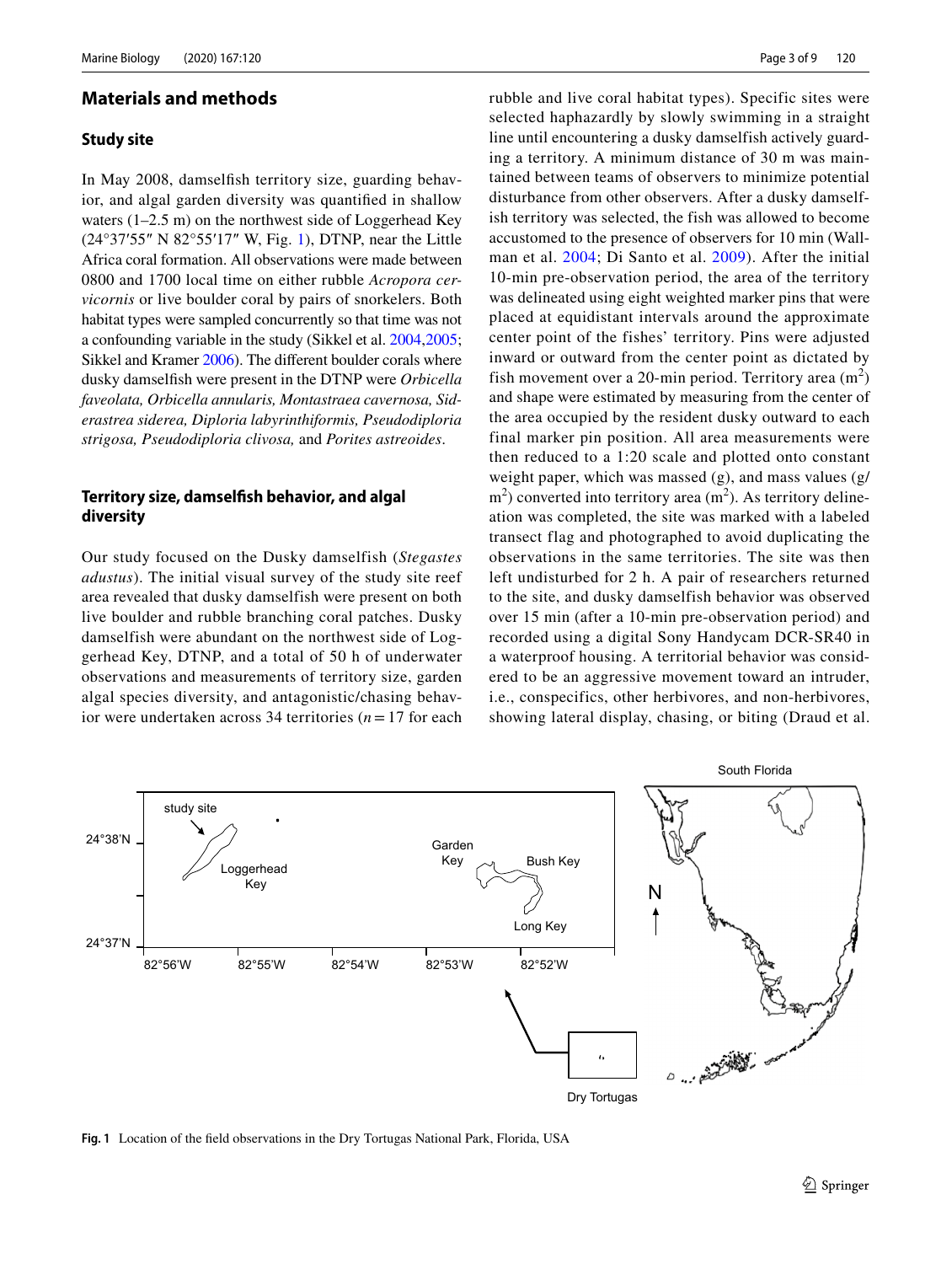[1990;](#page-7-21) Di Santo et al. [2009\)](#page-7-20). Intruders that entered the resident damselfish range but did not provoke an aggressive response were also documented. We compiled a list of species that penetrated the territory of our focus individual, whether challenged or unchallenged (Table [1\)](#page-3-0). Videos of each 15-min observation were analyzed in the lab to confirm the annotations taken in situ. After the behavioral observations were concluded, algal material was scraped from a standardized  $5 \text{ cm} \times 5 \text{ cm}$  area in each garden to identify the total number of algal species (algal richness) present in each territory. Algal material was preserved in 70% ethanol for later identification (Taylor [1960](#page-8-11)). Each algal sample was placed under a dissecting microscope and identified at least at genus level (Table [2](#page-3-1)). Algal richness was calculated as the total number of species identified in each sample.

# **Statistical analysis**

One-way ANOVA was used to compare territory size, algal diversity and number of fishes encountered (challenged and unchallenged), on rubble and live coral habitats. Percent data of chased intruders were arcsine sqrt-transformed prior to analysis. The assumptions of normality, independence and homogeneity of variance were met. All statistical comparisons were based on  $\alpha$  = 0.05. All analyses were performed in JMP Pro v. 13 (SAS Institute).

Marine Biology (2020) 167:120

<span id="page-3-1"></span>**Table 2** Species of algae collected in each habitat type (live coral and rubble) occupied by dusky damselfsh (*Stegastes adustus*)

|                  | Habitat type          |                            |  |
|------------------|-----------------------|----------------------------|--|
|                  | Live coral            | Rubble                     |  |
| Species of algae | Anotrichum spp        | Anotrichum spp             |  |
|                  | Ceramium spp          | <i>Ceramium</i> spp        |  |
|                  | Cystoseira myrica     | Cystoseira myrica          |  |
|                  | Dictyota dichotoma    | Dictyopteris delicatula    |  |
|                  | Halimeda spp          | Dictyota bartayrensii      |  |
|                  | Rosenvingea intricate | Dictyota dichotoma         |  |
|                  | <i>Wrangelia</i> spp  | Dictyota linearis          |  |
|                  |                       | Halimeda spp               |  |
|                  |                       | Lobophora variegate        |  |
|                  |                       | Rhipilia tomentosa         |  |
|                  |                       | Rosenvingea intricate      |  |
|                  |                       | Rosenvingea sanctae-crucis |  |
|                  |                       | <i>Wrangelia</i> spp       |  |

# **Results and discussion**

Territory size comparisons found that damselfsh on rubble held signifcantly larger territories than those occupying the live coral habitat (one way ANOVA  $F_{(1,32)} = 10.56$ ; *P*=0.002; Fig. [2](#page-4-0)a). Similarly, algae richness (total species found in a garden) was signifcantly diferent between habitat types (one-way ANOVA,  $F_{(1,32)} = 15.56$ ;  $P = 0.0004$ ),

<span id="page-3-0"></span>**Table 1** Count of species of intruders encountered and chased in each habitat type (live coral and rubble) by resident dusky damselfsh (*Stegastes adustus*) during observations

| Species                           | Live coral  |          | Rubble      |          |
|-----------------------------------|-------------|----------|-------------|----------|
|                                   | Encountered | Chased   | Encountered | Chased   |
| Abudefduf saxatilis               | 13          | 5        | 5           | 4        |
| Abudefduf saxatilis (juvenile)    | 2           | $\theta$ | $\Omega$    | $\Omega$ |
| Acanthurus coeruleus              | 19          | 3        | 27          | 18       |
| Aplysia spp                       | 3           |          | 5           | 3        |
| Diadema antillarum                | 15          | 0        | 16          | $\Omega$ |
| Haemulon flavolineatum            | 15          | 4        | 11          | 0        |
| Halichoeres bivittatus            | 2           | 2        | 6           |          |
| Halichoeres bivittatus (juvenile) | 5           | $\Omega$ | 14          | 2        |
| Halichoeres pictus                | 4           | 0        | 3           | 0        |
| Lutjanus griseus                  | 6           | 0        | 8           | 0        |
| Microspathodon chrysurus          | 5           | 0        | 3           | 0        |
| Ophioblennius macclurei           | 18          | 0        | 23          | 0        |
| Scarus iserti                     | 14          | 4        | 12          |          |
| Sparisoma rubripinne              | $\Omega$    | $^{(1)}$ | 7           |          |
| Sparisoma viride                  | 11          | 8        | 3           | 3        |
| Stegastes adustus                 | 24          | 19       | 43          | 42       |
| Thalassoma bifasciatum            | 18          | 4        | 29          |          |
| Thalassoma bifasciatum (juvenile) | 19          |          | 24          | $\Omega$ |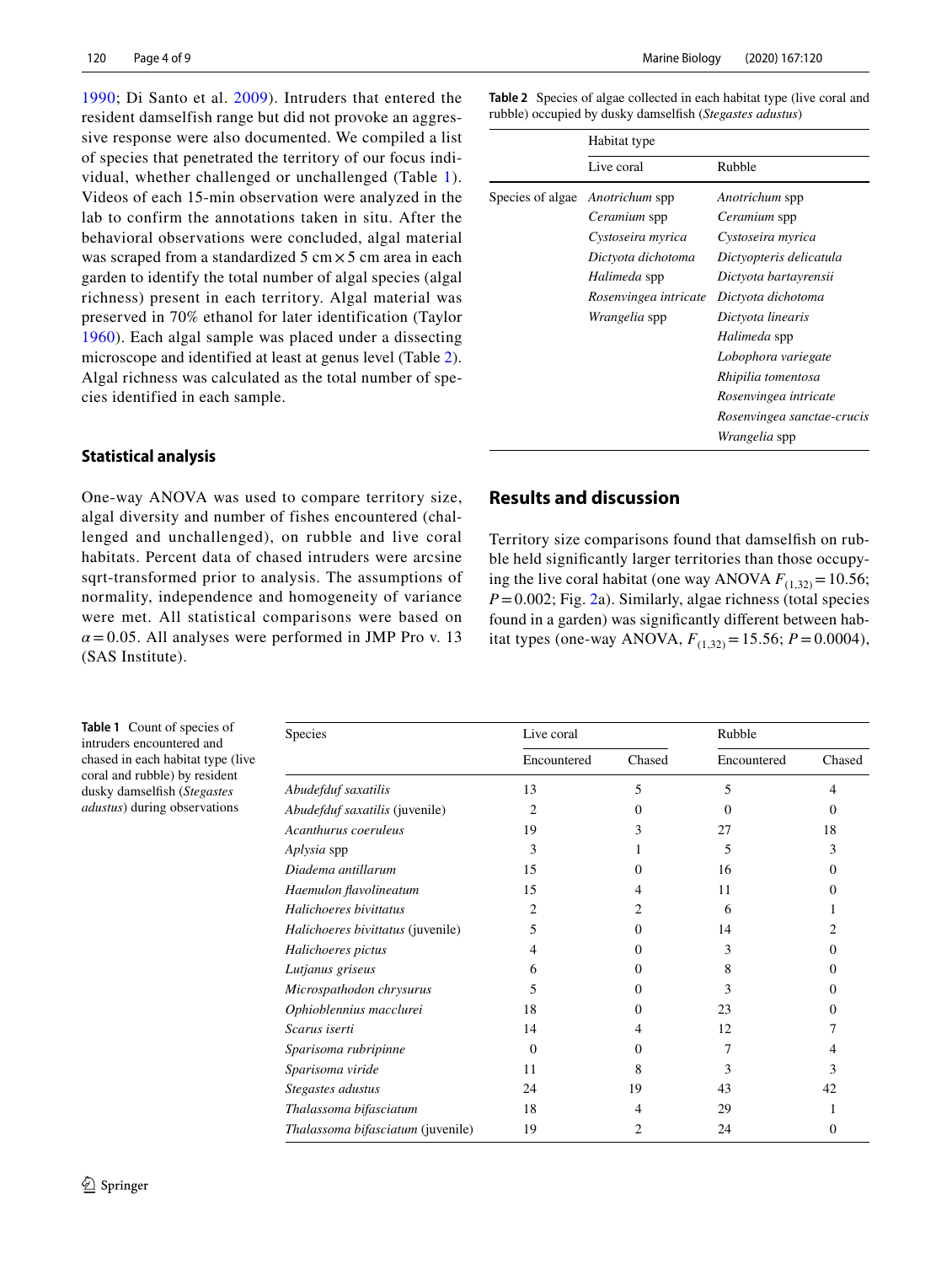<span id="page-4-0"></span>**Fig. 2** Comparison of territory size  $(a, m^2)$  and algal richness (**b**, as total number of species) between two habitat types, live boulder coral and rubble (*n*=17 per type). Asterisks represent signifcantly diferent means (one way ANOVA, *α*=0.05)



with number of species on rubble territories nearly twice that seen on live coral (Fig. [2b](#page-4-0), Table [2](#page-3-1)).

Damselfish from both habitat types received statistically equal numbers of intruders, (one-way ANOVA,  $F_{(1,32)} = 3.24$  $F_{(1,32)} = 3.24$  $F_{(1,32)} = 3.24$ ; *P* = 0.080, Fig. 3a), suggesting that intruders did not prefer, or beneft from either habitat. Although antagonistic pressure from conspecifcs, herbivorous, and egg-eating fishes was statistically similar for the two habitat types, dusky damselfsh occupying rubble territories chased out statistically more herbivorous fshes than dusky damselfsh on patch reef sites (one-way ANOVA on transformed data  $F_{(1,32)} = 9.98$ ; *P* = 0.003, Fig. [3b](#page-5-0),c). Non-herbivores fishes, including wrasses and grunts, however, were chased from the two habitat types at similar rates (one-way ANOVA,  $F_{(1,29)} = 2.63$ ; *P* = 0.100, Fig. [3c](#page-5-0)). No significant differences were seen between habitat types when the intruder was a neighboring dusky damselfsh (one-way ANOVA,  $F_{(1,27)} = 2.37$  $F_{(1,27)} = 2.37$  $F_{(1,27)} = 2.37$ ; *P* = 0.100, Fig. 3d). Yellowtail damselfish (*Microspathodon chrysurus*) and redlip blenny (*Ophioblennius macclurei*) were present in several territories, regardless of habitat type (Table [1](#page-3-0)). It is noteworthy that although dusky damselfsh defended territories against solitary herbivorous fshes more frequently when located on rubble, they virtually ignored long spine sea urchins that occurred in their territories (Table [1\)](#page-3-0). Our results suggest that dusky damselfsh behave diferently on rubble and live coral. Territory size was signifcantly larger on rubble habitat and gardens hosted a greater array of algal species. In addition, dusky damselfsh defend their territory more aggressively on rubble habitat even though the intruder pressure was statistically equal on both habitat types.

Until its collapse 30 years ago, staghorn coral constituted more than ffty percent of total coral coverage in the DTNP (Davis [1982](#page-6-10); Ault et al. [2013](#page-6-1)), and was the primary habitat for damselfsh territories. The remarkably slow recovery of the vast staghorn formations in the DTNP has most likely afected damselfsh distribution (de Boer [1978](#page-7-22); Wallman et al. [2004](#page-8-2)). Patch reefs may better conceal fsh and nesting sites from predators (Chabanet et al. [1997;](#page-6-12) Almany [2004](#page-6-13)), but dimensional complexity is only one of many factors infuencing reef fsh distributions (Nagelkerken et al. [2005](#page-7-23)). Following the collapse of staghorn coral, competitive interactions among herbivorous fshes for shelter, feeding, or nesting sites may have afected space partitioning (Emery [1973](#page-7-24)). Dusky damselfsh appear to have adjusted to the changes in reef structure. The fshes were abundant on both rubble and live coral but occupied larger territories on rubble. It is possible that high competition for patch reef space would push dusky damselfsh to colonize fat rubble felds. Although previous studies suggest that diferent farmer species use algal resources diferently (Hata and Kato [2004](#page-7-16); Ceccarelli et al. [2005](#page-6-14); Hoey and Bellwood [2010;](#page-7-25) Emslie et al. [2012\)](#page-7-17) we found that individuals of the same species located just meters apart, may exhibit characteristics of different farming guilds. In fact, dusky damselfsh on live boulder coral, by weeding intensively and leaving only a narrow range of algal species in a relatively small territory, ft into the category of typical intensive farmers, while the same species on rubble habitat have larger territories with higher diversity of algae typical of an extensive farmer. However, in the latter case, damselfsh show "hybrid" characteristics. Even though the same amount of intruder pressure was experienced in both habitats, dusky damselfsh on rubble showed signifcantly stronger antagonistic behavior, which is a typical characteristic of fshes ftting under the intensive farmers' guild. This fnding suggests that as coral complexity collapses as a result of coral loss, damselfshes could adopt diverse strategies creating novel combinations of behaviors where neither algal selectivity nor a relaxed antagonistic behavior are observed.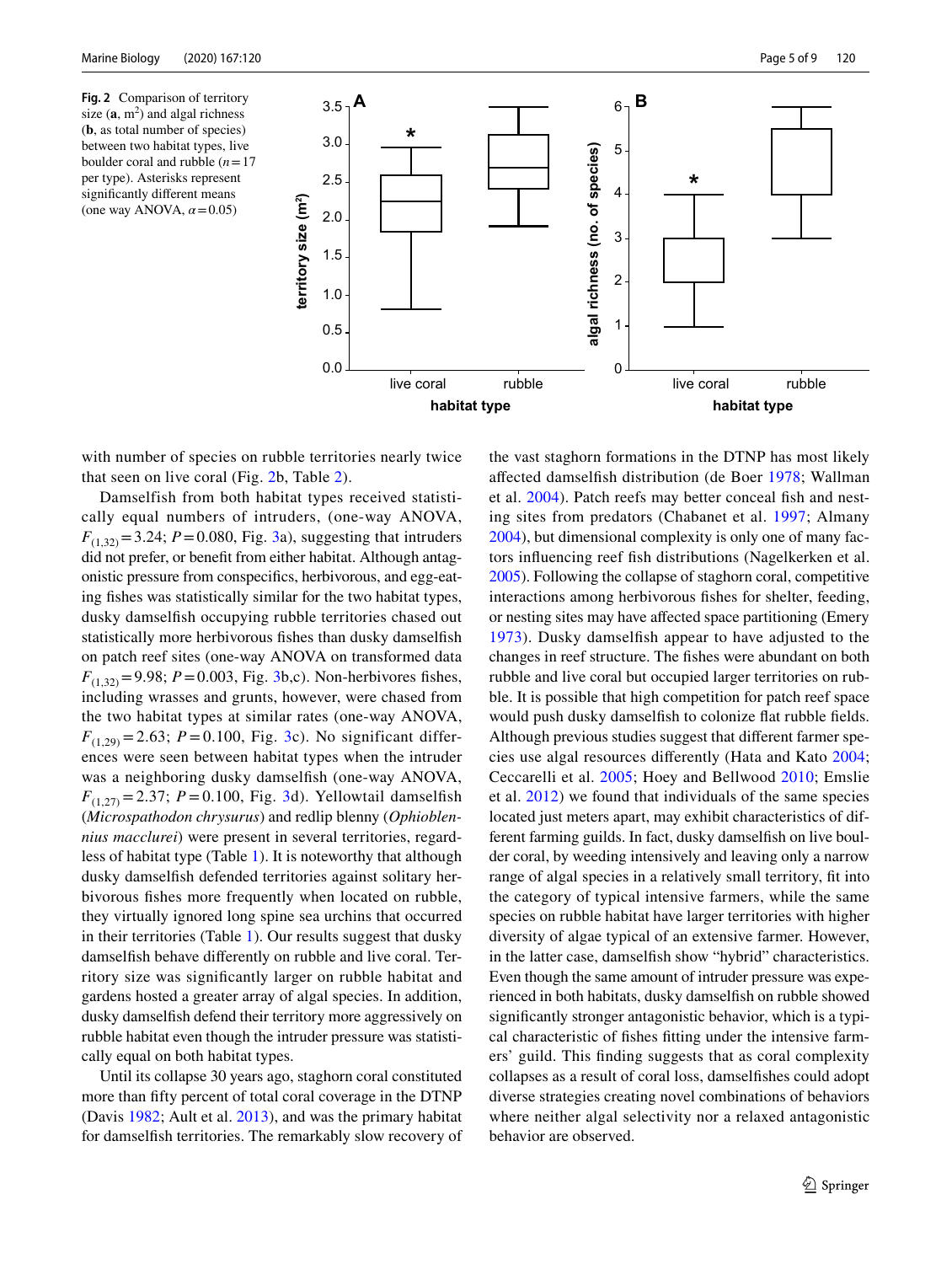

<span id="page-5-0"></span>**Fig. 3** Dusky damselfsh (*Stegastes adustus*) encounters (black) and aggressive behavior (grey) towards intruders compared between two habitat types, live boulder coral and rubble  $(n=17$  per type). Mean total encounters and chased intruders were analyzed using a one-way ANOVA (asterisks represent signifcantly diferent means between habitat types;  $\alpha$ =0.05) in all type of intruders (**a**, total), herbivores (**b**), non-herbivores (**c**), and neighboring dusky damselfsh (**d**)

Territory size is, to a great extent, infuenced by the abundance and type of competitors, i.e., conspecifcs and intruders (de Boer [1978](#page-7-22); Hixon [1980\)](#page-7-26). Territory size of tropical damselfshes has been extensively examined and quantifed in light of optimal territory size models (Hixon [1980;](#page-7-26) Souza et al. [2011](#page-8-12)). According to optimal territory size models frst proposed by Hixon [\(1980](#page-7-26)), the benefts of greater food resources derived from larger territory size must exceed the costs of protecting them by chasing intruders (Dill [1978;](#page-7-27) Ebersole [1980;](#page-7-28) Krebs [1980;](#page-7-29) Schoener [1983](#page-8-13); Grant and Noakes [1987](#page-7-30); Catano et al. [2014](#page-6-15)). It has been proposed that the optimum size of a territory may increase with the benefts obtained from excluding intruders predating on the algal turf (Grant [1997](#page-7-31); Souza et al. [2011](#page-8-12)). Our study found approximately equal amounts of intruder pressure in both live coral and rubble territories with dusky damselfish on rubble chasing out more intruders than dusky damselfsh on live coral. Perhaps, dusky damselfsh inhabiting fat rubble are better able to detect intruders, typically seeing them before they penetrated territory boundaries, suggesting that fat territories are easier to patrol than complex patches. It has also been suggested that dusky damselfsh on three-dimensional structures exhibit higher levels of boldness, allowing intruders to enter deeper into the territory (Quadros et al. [2019](#page-8-1)). It is possible that dusky damselfsh exhibiting a bold personality may tend to occupy territories on boulder corals. This hypothesis needs to be tested by relocating damselfsh to test their aggressive behavior on diferent habitat types. Interestingly, our video footage often showed intruder herbivorous fshes entering live coral territories and picking on algae while the tenant dusky was busy defending the other side of their territory. Perhaps the larger selection of algae, i.e., resources, in rubble territories may allow dusky damselfsh to display more costly intense aggressive behavior (as aggressive displays per unit of time).

Defensive behavior of dusky damselfsh varied markedly depending on the type of intruder detected. Non-herbivorous fshes were attacked less frequently than herbivorous fshes. Egg-eating bluehead wrasses (*Thalassoma bifasciatum*) were not systematically chased from territories, possibly because damselfsh were not nesting. Wrasses were typically chased off only if they became a disturbing presence by picking on algal mats to obtain invertebrates (Ogden and Lobel [1978](#page-7-32)). Individual blue tangs (*Acanthurus coeruleus*) and parrotfshes (*Scaridae* spp) on the other hand, were often chased off as they likely represented a constant threat to the algal garden. Other studies have shown the only way these fshes could efectively graze in dusky damselfshes' territories was by invading as a group (Foster [1985\)](#page-7-33). Yellowtail damselfsh and redlip blenny, both algal grazers, were never chased from dusky damselfsh territory. Yellowtail damselfsh are known to tolerate and share territories with smaller damselfshes like the dusky damselfsh (Foster [1987\)](#page-7-9). It is unclear why dusky damselfsh would tolerate the constant presence of redlip blennies. Perhaps the belligerent demeanor of the small blenny combined with its probable low impact on algal mats (Nursall [1977](#page-7-34)), makes the fsh an inconsequential intruder. Interestingly, neighboring dusky damselfsh were challenged more promptly than other herbivorous fshes. In a feld experiment (Jan et al. [2003\)](#page-7-35), dusky gregory (*Stegastes nigricans*) were removed from their territory, causing the adjacent dusky gregory to immediately occupy the vacant area suggesting that conspecifics represent a greater threat to a territory tenant than other herbivorous fshes.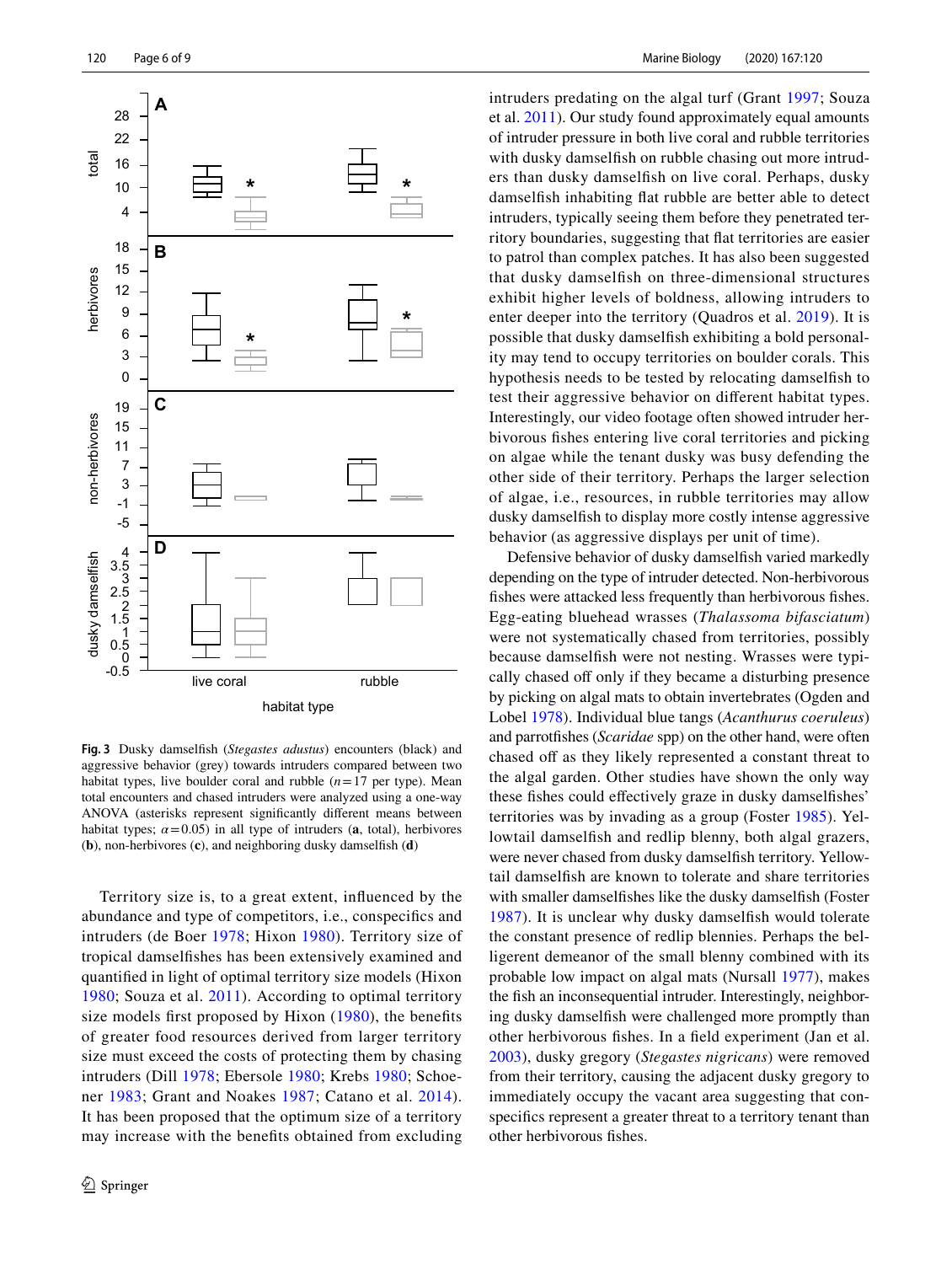By keeping intruders outside territories, dusky damselfish likely infuence algal diversity of their gardens, as we quantifed in the present study. The algal diversity response to herbivory varies among studies of habitat-bound fshes (Sammarco [1983](#page-8-3)). For instance, Hixon and Brostoff ([1983\)](#page-7-6) observed that algal diversity is enhanced by farming behavior of Pacifc gregory (*Stegastes fasciolatus*). Conversely, Hata and Kato ([2003\)](#page-7-14) found that dusky gregory in the North Pacifc tend a monoculture of palatable algae. At the same time Zemke-White and Beatson ([2005\)](#page-8-6) described dusky gregory as farming up to ten species around Rarotonga, Cook Islands, and Fiji. Several factors may in fact result in increased algae diversity including species availability and palatability (Zemke-White and Beatson [2005](#page-8-6)), difering levels of herbivory (Paine and Vadas [1969\)](#page-7-36), farming behavior (Montgomery [1980\)](#page-7-37), and type of intruders (Lubchenco and Gaines [1981](#page-7-38); Sammarco [1983](#page-8-3)). However, there seems to be no efect of algal biomass present in the garden on the intensity of aggressive behavior (Jan et al. [2003\)](#page-7-35).

In conclusion, our study investigated previously unstudied aspects of behavioral ecology of dusky damselfsh in response to coral loss. Our data suggest that rubble territories resulting from the collapse of staghorn coral in the DTNP represent an alternative habitat space for dusky damselfish, one in which, fish spend more time defending larger territories, and leaving a wider range of algae in their garden.

**Acknowledgements** Open access funding provided by Stockholm University. The authors thank the Dry Tortugas National Park Rangers and the crew of the R/V Bellows for their support in developing the project. Underwater housing and video camera were provided by the Department of Archaeology at the University of West Florida. Funding was provided by the Florida Institute of Oceanography and the Department of Biology at the University of West Florida (to VDS and WAB). The reviewers and the associate editor provided constructive comments that improved a previous version of this manuscript.

**Data availability** The data set supporting this study is provided as supplementary material.

#### **Compliance with ethical standards**

**Conflict of interest** The authors declare that they have no conficts of interest.

**Ethical approval** All applicable institutional and governmental guidelines for the care and use of animals were followed. The work was conducted under the NPS permit # DRTO-2008-SCI-0004.

**Open Access** This article is licensed under a Creative Commons Attribution 4.0 International License, which permits use, sharing, adaptation, distribution and reproduction in any medium or format, as long as you give appropriate credit to the original author(s) and the source, provide a link to the Creative Commons licence, and indicate if changes were made. The images or other third party material in this article are included in the article's Creative Commons licence, unless indicated otherwise in a credit line to the material. If material is not included in the article's Creative Commons licence and your intended use is not permitted by statutory regulation or exceeds the permitted use, you will need to obtain permission directly from the copyright holder. To view a copy of this licence, visit<http://creativecommons.org/licenses/by/4.0/>.

### **References**

- <span id="page-6-13"></span>Almany GR (2004) Does increased habitat complexity reduce predation and competition in coral reef fsh assemblages? Oikos 106:275–284
- <span id="page-6-3"></span>Alvarez-Filip L, Dulvy NK, Gill JA, Côté IM, Watkinson AR (2009) Flattening of Caribbean coral reefs: region-wide declines in architectural complexity. Proc Royal Soc B 276:3019–3025
- <span id="page-6-11"></span>Aronson RB, Precht WF (2001) White-band disease and the changing face of Caribbean coral reefs. Hydrobiologia 460:25–38
- <span id="page-6-1"></span>Ault JS, Smith SG, Bohnsack JA, Luo J, Zurcher N, McClellan DB, Ziegler TA, Hallac DE, Patterson M, Feeley MW, Ruttenberg BI, Hunt J, Kimball D, Causey B (2013) Assessing coral reef fsh population and community changes in response to marine reserves in the Dry Tortugas, Florida, USA. Fish Res 144:28–37. [https://](https://doi.org/10.1016/j.fishres.2012.10.007) [doi.org/10.1016/j.fshres.2012.10.007](https://doi.org/10.1016/j.fishres.2012.10.007)
- <span id="page-6-7"></span>Bohnsack JA (1983) Resiliency of reef fsh communities in the Florida Keys following a January 1977 hypothermal fsh kill. Environ Biol Fish 9:41–53
- <span id="page-6-6"></span>Boström-Einarsson L, Bonin MC, Munday PL, Jones GP (2014) Habitat degradation modifes the strength of interspecifc competition in coral dwelling damselfshes. Ecology 95:3056–3067. [https://](https://doi.org/10.1890/13-1345.1) [doi.org/10.1890/13-1345.1](https://doi.org/10.1890/13-1345.1)
- <span id="page-6-2"></span>Boström-Einarsson L, Bonin MC, Munday PL, Jones GP (2018) Loss of live coral compromises predator-avoidance behaviour in coral reef damselfsh. Sci Rep 8:7795
- <span id="page-6-5"></span>Brawley SH, Adey WH (1977) Territorial behavior of threespot damselfsh (*Eupomacentrus planifrons*) increases reef algal biomass and productivity. Environ Biol Fish 2:45–51
- <span id="page-6-8"></span>Carpenter R (1990) Mass mortality of *Diadema antillarum*. Mar Biol 104:67–77
- <span id="page-6-0"></span>Carpenter KE, Abrar M, Aeby G, Aronson RB, Banks S, Bruckner A, Chiriboga A, Cortés J, Delbeek JC, DeVantier L (2008) One-third of reef-building corals face elevated extinction risk from climate change and local impacts. Science 321:560–563
- <span id="page-6-15"></span>Catano LB, Shantz AA, Burkepile DE (2014) Predation risk, competition, and territorial damselfshes as drivers of herbivore foraging on Caribbean coral reefs. Mar Ecol Prog Ser 511:193–207. [https](https://doi.org/10.3354/meps10921) [://doi.org/10.3354/meps10921](https://doi.org/10.3354/meps10921)
- <span id="page-6-4"></span>Ceccarelli D (2007) Modifcation of benthic communities by territorial damselfsh: a multi-species comparison. Coral Reefs 26:853–866
- <span id="page-6-14"></span>Ceccarelli DM, Jones GP, McCook LJ (2005) Efects of territorial damselfish on an algal-dominated coastal coral reef. Coral Reefs 24:606–620.<https://doi.org/10.1007/s00338-005-0035-z>
- <span id="page-6-12"></span>Chabanet P, Ralambondrainy H, Amanieu M, Faure G, Galzin R (1997) Relationships between coral reef substrata and fsh. Coral Reefs 16:93–102
- <span id="page-6-9"></span>Cramer KL, O'Dea A, Carpenter C, Norris RD (2018) A 3000 year record of Caribbean reef urchin communities reveals causes and consequences of long-term decline in *Diadema antillarum*. Ecography 41:164–173. <https://doi.org/10.1111/ecog.02513>
- <span id="page-6-10"></span>Davis GE (1982) A century of natural change in coral distribution at the Dry Tortugas: a comparison of reef maps from 1881 and 1976. Bull Mar Sci 32:608–623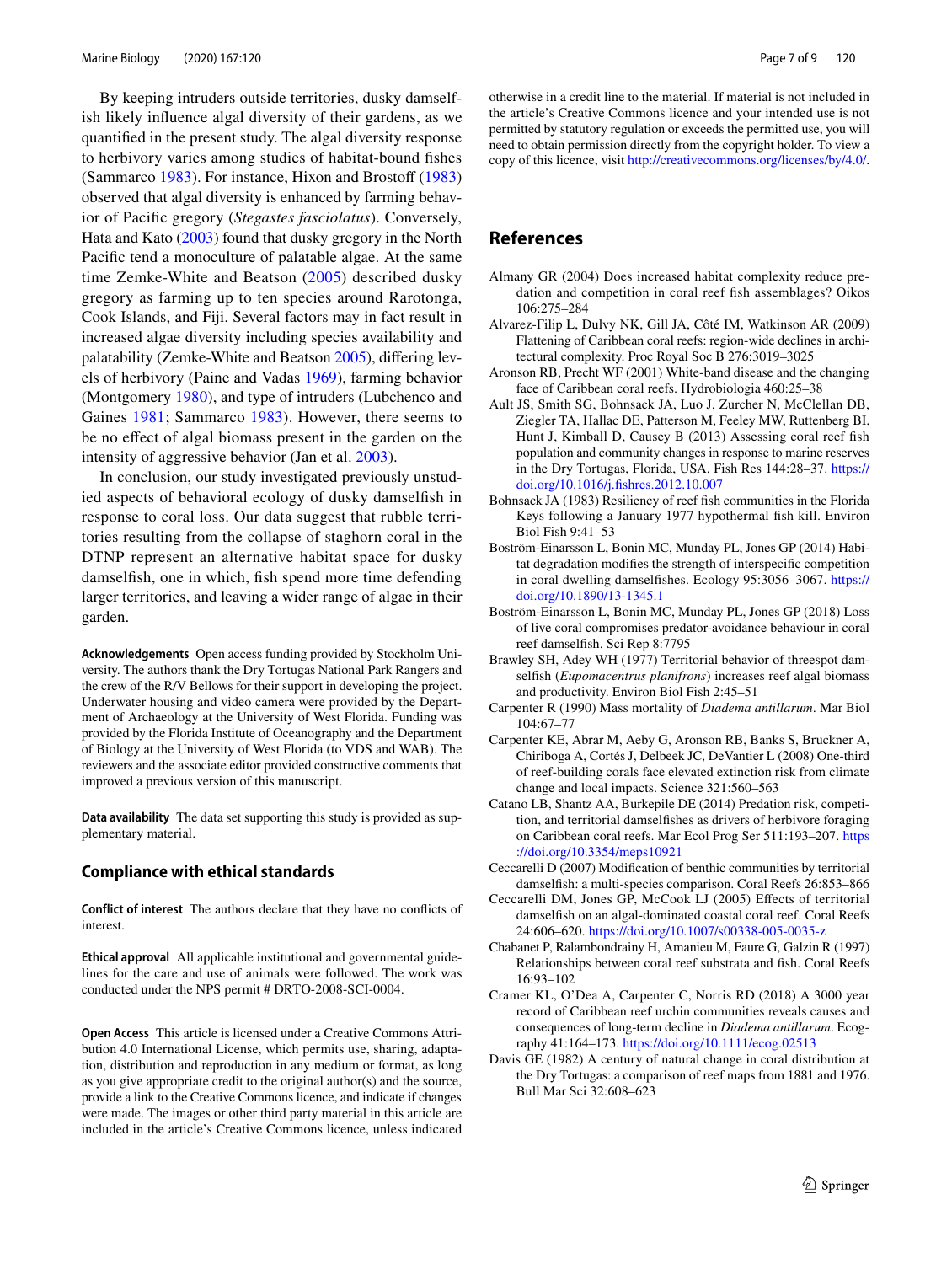- <span id="page-7-22"></span>de Boer BA (1978) Factors infuencing the distribution of the damselfish *Chromis cyanea* (Poey), Pomacentridae, on a reef at Curaçao, Netherlands Antilles. Bull Mar Sci 28:550–565
- <span id="page-7-2"></span>Di Santo V, Bennett WA (2011) Effect of rapid temperature change on resting routine metabolic rates of two benthic elasmobranchs. Fish Physiol Biochem 37:929–934. [https://doi.org/10.1007/s1069](https://doi.org/10.1007/s10695-011-9490-3) [5-011-9490-3](https://doi.org/10.1007/s10695-011-9490-3)
- <span id="page-7-4"></span>Di Santo V, Lobel PS (2016) Size affects digestive responses to increasing temperature in fshes: physiological implications of being small under climate change. Mar Ecol 37:813–820. [https://doi.](https://doi.org/10.1111/maec.12358) [org/10.1111/maec.12358](https://doi.org/10.1111/maec.12358)
- <span id="page-7-7"></span>Di Santo V, Lobel PS (2017) Body size and thermal tolerance in tropical gobies. J Exp Mar Biol Ecol 487:11–17. [https://doi.](https://doi.org/10.1016/j.jembe.2016.11.007) [org/10.1016/j.jembe.2016.11.007](https://doi.org/10.1016/j.jembe.2016.11.007)
- <span id="page-7-20"></span>Di Santo V, Pomory CM, Bennett WA (2009) Algal garden cultivation and guarding behavior of dusky damselfsh on coral rubble and intact reef in Dry Tortugas National Park. Proc Am Acad Underw Sci 2009:222–228
- <span id="page-7-3"></span>Di Santo V, Tran AH, Svendsen JC (2016) Progressive hypoxia decouples activity and aerobic performance of skate embryos. Conserv Physiol 4:cov067. [https://doi.org/10.1093/conphys/](https://doi.org/10.1093/conphys/cov067) [cov067](https://doi.org/10.1093/conphys/cov067)
- <span id="page-7-27"></span>Dill LM (1978) An energy-based model of optimal feeding-territory size. Theor Popul 14:396–429
- <span id="page-7-21"></span>Draud M, Itzkowitz D, Itzkowitz M (1990) Co-defense of territory space by two species of coral reef fshes. Bull Mar Sci 47:721–724
- <span id="page-7-28"></span>Ebersole JP (1980) Food density and territory size: an alternative model and a test on the reef fsh *Eupomacentrus leucostictus*. Am Nat 115:492–509
- <span id="page-7-24"></span>Emery AR (1973) Comparative ecology and functional osteology of fourteen species of damselfsh (Pisces: Pomacentridae) at Alligator Reef, Florida Keys. Bull Mar Sci 23:649–770
- <span id="page-7-17"></span>Emslie MJ, Logan M, Ceccarelli DM, Cheal AJ, Hoey AS, Miller I, Sweatman HPA (2012) Regional-scale variation in the distribution and abundance of farming damselfshes on Australia's Great Barrier Reef. Mar Biol 159:1293–1304. [https://doi.org/10.1007/](https://doi.org/10.1007/s00227-012-1910-0) [s00227-012-1910-0](https://doi.org/10.1007/s00227-012-1910-0)
- <span id="page-7-12"></span>Eurich J, McCormick M, Jones G (2018) Habitat selection and aggression as determinants of fne-scale partitioning of coral reef zones in a guild of territorial damselfshes. Mar Ecol Progr Ser 587:201–215
- <span id="page-7-33"></span>Foster SA (1985) Group foraging by a coral reef fsh: a mechanism for gaining access to defended resources. Anim Behav 33:782–792
- <span id="page-7-9"></span>Foster SA (1987) Territoriality of the dusky damselfsh: infuence on algal biomass and on the relative impacts of grazing by fshes and Diadema. Oikos 50:153–160
- <span id="page-7-31"></span>Grant JWA (1997) Territoriality. In: Godin JGJ (ed) Behavioural ecology of teleost fshes. Oxford University Press, Oxford, UK, pp 81–103
- <span id="page-7-30"></span>Grant JW, Noakes DL (1987) A simple model of optimal territory size for drift-feeding fsh. Can J Zool 65:270–276
- <span id="page-7-14"></span>Hata H, Kato M (2003) Demise of monocultural algal farms by exclusion of territorial damselfsh. Mar Ecol Prog Ser. [https://doi.](https://doi.org/10.3354/meps263159) [org/10.3354/meps263159](https://doi.org/10.3354/meps263159)
- <span id="page-7-16"></span>Hata H, Kato M (2004) Monoculture and mixed-species algal farms on a coral reef are maintained through intensive and extensive management by damselfshes. J Exp Mar Biol Ecol 313:285–296. <https://doi.org/10.1016/j.jembe.2004.08.009>
- <span id="page-7-15"></span>Hata H, Kato M (2006) A novel obligate cultivation mutualism between damselfsh and *Polysiphonia* algae. Biol Lett 2:593–596
- <span id="page-7-11"></span>Hata H, Nishihira M, Kamura S (2002) Efects of habitat-conditioning by the damselfsh *Stegastes nigricans* on community structure of benthic algae. J Exp Mar Biol Ecol 280:95–116. [https://doi.](https://doi.org/10.1016/S0022-0981(02)00395-7) [org/10.1016/S0022-0981\(02\)00395-7](https://doi.org/10.1016/S0022-0981(02)00395-7)
- <span id="page-7-26"></span>Hixon MA (1980) Food production and competitor density as the determinants of feeding territory size. Am Nat 115:510–530
- <span id="page-7-6"></span>Hixon MA, Brostoff WN (1983) Damselfish as keystone species in reverse: intermediate disturbance and diversity of reef algae. Science 220:511–513
- <span id="page-7-25"></span>Hoey AS, Bellwood DR (2010) Damselfsh territories as a refuge for macroalgae on coral reefs. Coral Reefs 29:107–118. [https://doi.](https://doi.org/10.1007/s00338-009-0567-8) [org/10.1007/s00338-009-0567-8](https://doi.org/10.1007/s00338-009-0567-8)
- Hughes TP, Kerry JT, Baird AH, Connolly SR, Dietzel A, Eakin CM, Heron SF, Hoey AS, Hoogenboom MO, Liu G, McWilliam MJ, Pears RJ, Pratchett MS, Skirving WJ, Stella JS, Torda G (2018a) Global warming transforms coral reef assemblages. Nature 556:492–496. <https://doi.org/10.1038/s41586-018-0041-2>
- <span id="page-7-1"></span>Hughes TP, Anderson KD, Connolly SR, Heron SF, Kerry JT, Lough JM, Baird AH, Baum JK, Berumen ML, Bridge TC, Claar DC, Eakin CM, Gilmour JP, Graham NAJ, Harrison H, Hobbs J-PA, Hoey AS, Hoogenboom M, Lowe RJ, McCulloch MT, Pandolf JM, Pratchett M, Schoepf V, Torda G, Wilson SK (2018b) Spatial and temporal patterns of mass bleaching of corals in the Anthropocene. Science 359:80–83. [https://doi.org/10.1126/](https://doi.org/10.1126/science.aan8048) [science.aan8048](https://doi.org/10.1126/science.aan8048)
- <span id="page-7-0"></span>Huntington BE, Miller MW, Pausch R, Richter L (2017) Facilitation in Caribbean coral reefs: high densities of staghorn coral foster greater coral condition and reef fsh composition. Oecologia 184:247–257
- <span id="page-7-35"></span>Jan R, Ho C, Shiah F (2003) Determinants of territory size of the dusky gregory. J Fish Biol 63:1589–1597
- <span id="page-7-13"></span>Kaufman L (1977) The threespot damselfish: effects on benthic biota of Caribbean coral reefs. In: Taylor DL (ed) Proceedings of third international coral reef symposium, vol 1. Rosenstiel School of Marine and Atmospheric Science, Miami, FL, pp 559–564
- <span id="page-7-29"></span>Krebs JR (1980) Optimal foraging, predation risk and territory defence. Ardea 68:83–90
- <span id="page-7-18"></span>Lessios H (1988) Mass mortality of *Diadema antillarum* in the Caribbean: what have we learned? Annu Rev Ecol Syst 19:371–393
- <span id="page-7-10"></span>Letourneur Y (2000) Spatial and temporal variability in territoriality of a tropical benthic damselfsh on a coral reef (Reunion Island). Environ Biol Fish 57:377–391
- <span id="page-7-8"></span>Lobel PS (1980) Herbivory by damselfshes and their role in coral reef community ecology. Bull Mar Sci 30:273–289
- <span id="page-7-38"></span>Lubchenco J, Gaines SD (1981) A unifed approach to marine plantherbivore interactions. I. Populations and communities. Annu Rev Ecol Syst 12:405–437
- <span id="page-7-37"></span>Montgomery WL (1980) The impact of non-selective grazing by the giant blue damselfsh, Microspathodon dorsalis, on algal communities in the Gulf of California, Mexico. Bull Mar Sci 30:290–303
- <span id="page-7-23"></span>Nagelkerken I, Vermonden K, Moraes O, Debrot A, Nagelkerken W (2005) Changes in coral reef communities and an associated reef fsh species, *Cephalopholis cruentata* (Lacepede), after 30 years on Curaçao (Netherlands Antilles). Hydrobiologia 549:145–154
- <span id="page-7-34"></span>Nursall J (1977) Territoriality in redlip blennies (*Ophioblennius atlanticus*-Pisces: Blenniidae). J Zool 182:205–223
- <span id="page-7-5"></span>O'Connell KA, Di Santo V, Maldonado J, Molina E, Fujita MK (2019) A tale of two skates: comparative phylogeography of north American skate species with implications for conservation. Copeia 107:297–304. <https://doi.org/10.1643/CG-18-114>
- <span id="page-7-32"></span>Ogden JC, Lobel PS (1978) The role of herbivorous fshes and urchins in coral reef communities. Environ Biol Fish 3:49–63
- <span id="page-7-36"></span>Paine RT, Vadas RL (1969) The effects of grazing by sea urchins, *Strongylocentrotus* spp., on benthic algal populations. Limnol Oceanogr 14:710–719
- <span id="page-7-19"></span>Pomory CM, Wright JE, Dabruzzi TF, Howsden D, O'Boyle L, Beddick D, Bretana W, Onjukka L, Somerset C, Bennett WA (2014) Density of *Diadema antillarum* (Echinodermata: Echinoidea) on live coral patch reefs and dead *Acropora cervicornis* rubble